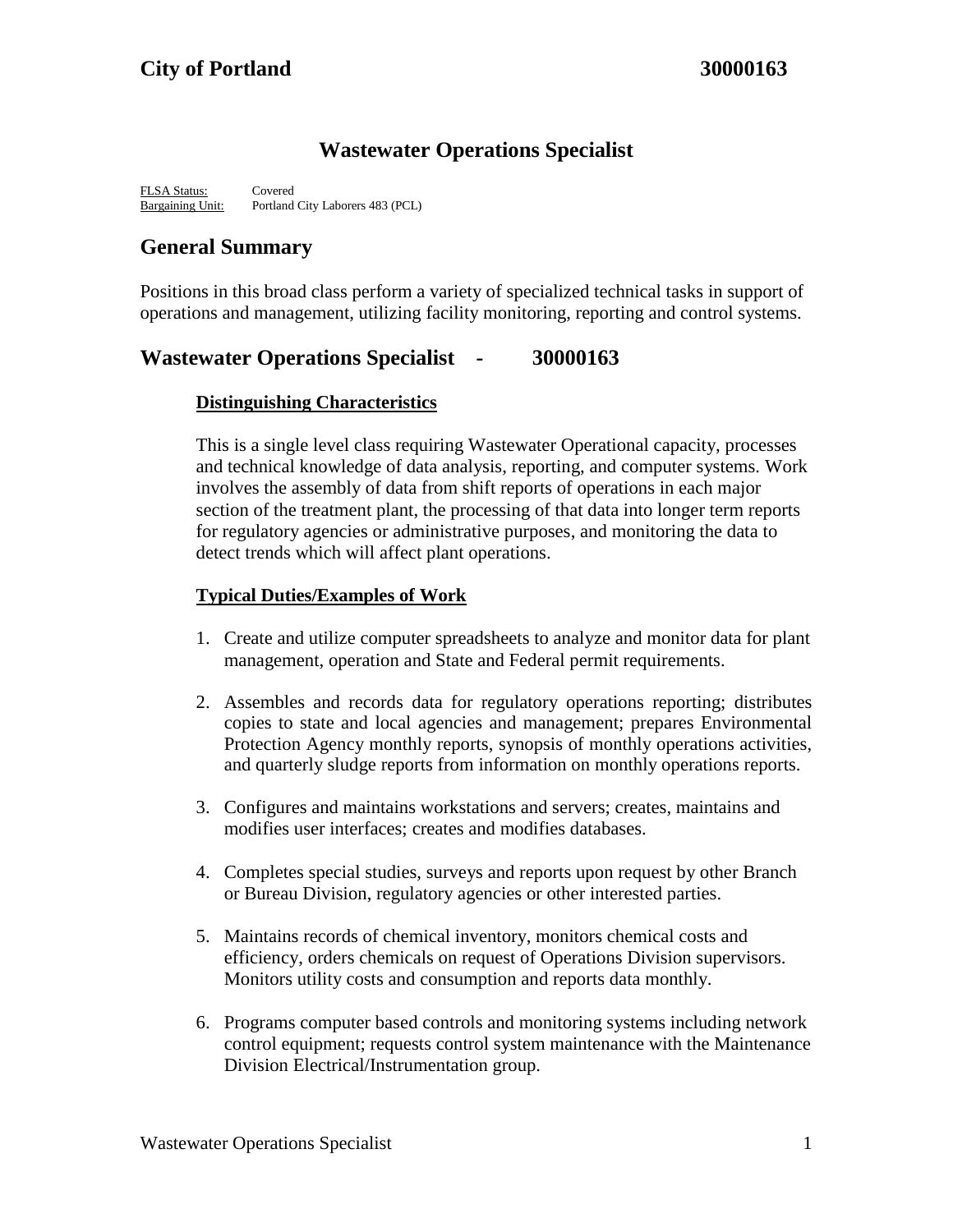### **City of Portland 30000163**

- 7. Carries out special projects pertaining to wastewater plant operation, monitoring and chemical and equipment testing as required.
- 8. Provides process analysis information to a wide variety of users; offers interpretations and explanations; creates and utilizes databases; monitors and generates reports.
- 9. Performs related duties as assigned.

#### **Required Knowledge, Skills and Abilities**

Knowledge of: wastewater treatment technology, process control, computer and control systems; computer applications including spreadsheets programs and applications, databases, and specialized analysis/monitoring/control systems; wastewater treatment facility maintenance management systems; process performance parameters, facility design statistics and control system logic, strategies and setpoints; Wastewater Treatment standard process tests, laboratory analysis, laboratory sampling, analytical and data management procedures; mathematics including algebra and geometry

Ability to: maintain databases; maintain currency in regulatory requirements and computer applications; establish and maintain effective working relationships with co-workers; work constructively in a team

Skill in: data analysis and interpretation; oral and written communications, including report writing; data analysis troubleshooting; organizing, preparing and maintaining accurate records and reports; reading and understanding complex technical information; use of PC based computer equipment instrumentation, control and PLC based controllers.

#### **Special Requirements**

Valid driver's license.

#### **Classification History:**

Adopted: 2-03-99: Class created as a result of DCTU Classification and Compensation Study 1998-99. This class is composed of the following classes: 1815 WasteWater Operations Spec Adopted: 05-18-82 Revised: 09-05-91, 03-04-92 05-25-95 June 2009 - Change Job Class number from 1815 to 30000163, due to system change. Revised: 7-1-17 Union changed from DCTU to PCL